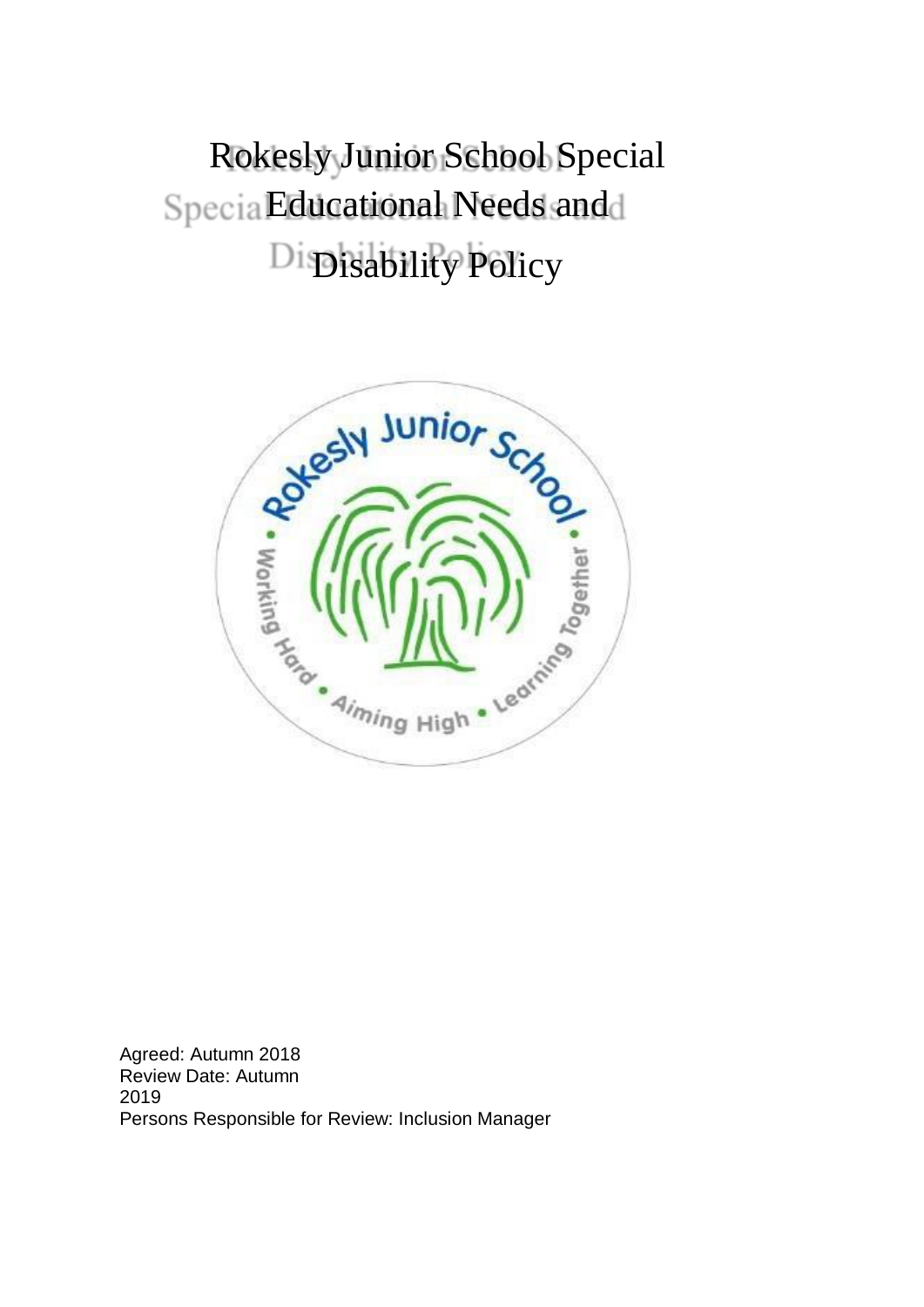## **Rokesly Junior School SEN Policy**

## **Vision**

At Rokesly we aim to create a culture where children learn to respect one another; to value individual differences and appreciate individual needs. We work hard to ensure that everyone is included and that everyone feels safe and secure.

As a whole school, we aim to provide an environment that is purposeful, creative and dynamic; a place where children develop a thirst for learning that will stay with them throughout their lives. We want children to develop into resourceful, independent learners who are equipped with all the skills they need to succeed in the modern world. We see the acquisition of technological skills as a fundamental part of this.

We want all of our pupils to be able to make a positive contribution to the school community and we also provide them with opportunities and encouragement to contribute to the wider community so that this may lay the foundation for them to become responsible global citizens of the future.

We aim for our school to be a place where individual strengths are developed so that children can make outstanding achievements which will collectively result in Rokesly becoming an outstanding school.

# **Our goal at Rokesly Junior School is to provide an inclusive environment. Children with SEN are welcomed and integrated into the school community.**

## **Definition of SEN in the Special Educational Needs Code of Practice**

A child or young person has SEN if they have a learning difficulty or disability which calls for special educational provision to be made for them. A child of compulsory school age or a young person has a learning difficulty if they:

a) Have a significantly greater difficulty in learning than the majority of others of the same age; or

b) Have a disability which prevents or hinders them form making use of the educational facilities of a kind generally provided for others of the same age in mainstream schools.

### **Aims**

At Rokesly Junior School, we believe that each child has individual and unique needs. However, some children require more support than others. If these children are to reach their full potential, we must recognise this and plan accordingly. We acknowledge that a significant proportion of children will have special educational needs at some time in their school career. Many of these children may require help throughout their time in school, whilst others may need a little extra support for a period to help overcome more short term needs. Rokesly Juniors aims to provide all children with strategies for dealing with their needs in a supportive environment, and to give them meaningful access to the National Curriculum.

In particular we aim:

- To enable every child to experience success
- To promote individual confidence and a positive attitude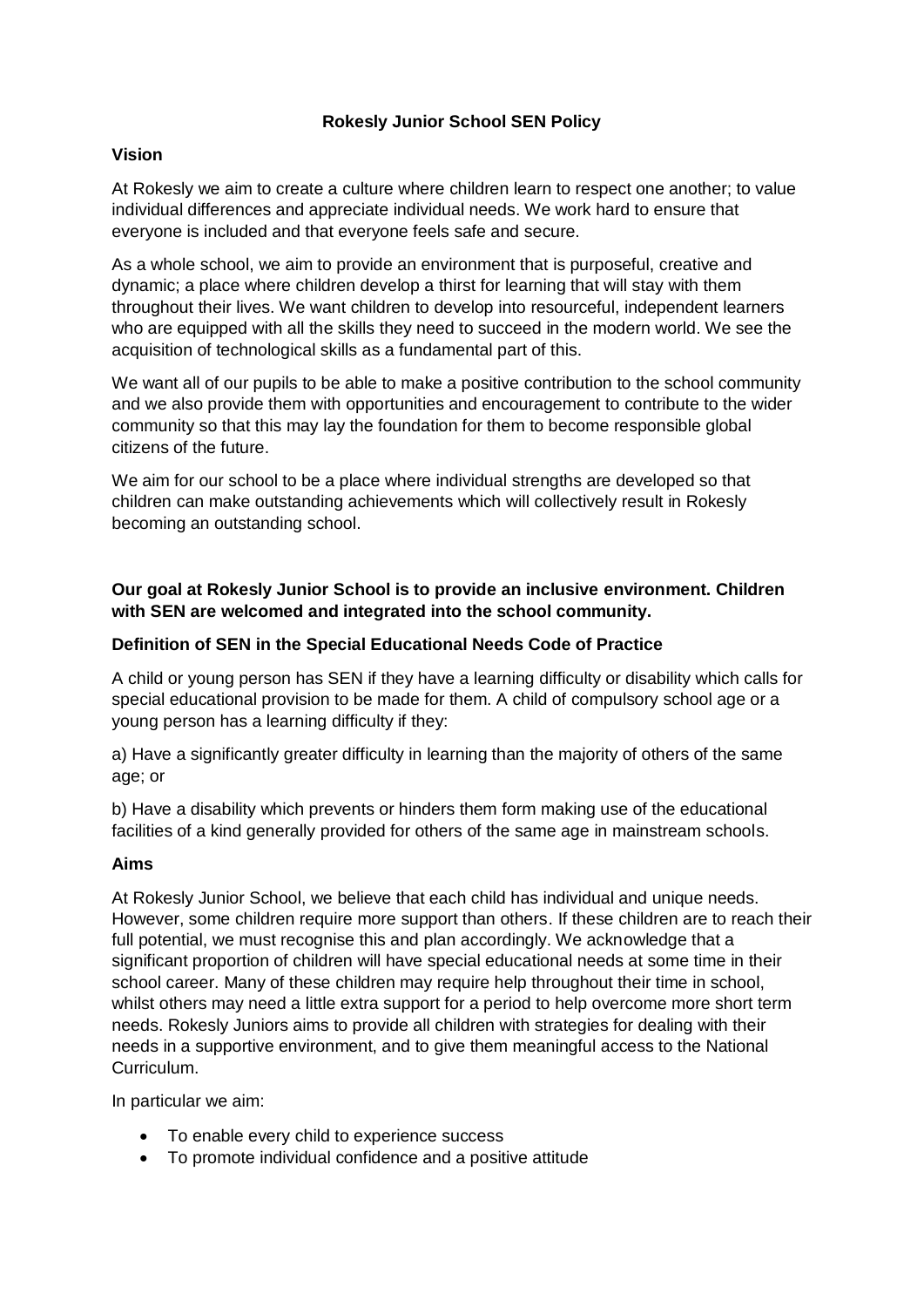- To ensure that all children, whatever their special educational needs, receive appropriate educational provision through a broad and balanced curriculum that is relevant and differentiated, and that demonstrates coherence and progression in learning
- To give children with SEN equal opportunities to take part in all aspects of the school's provision, as far as it is appropriate
- To identify, assess, record and regularly review children's progress and needs
- To involve parents/carers in planning and supporting at all stages of their child's development
- To work collaboratively with parents, other professionals and support services
- To ensure that the responsibility held by all staff and governors for SEN is implemented and maintained

This policy complies with the statutory requirement laid out in the Special Educational Needs and Disability Code of Practice  $0 - 25$  (Jan 2015) it has been written with reference to the following documents:

- Equality Act 2010: advice for schools DfE (Feb 2013)
- Special Educational Needs and Disability Code of Practice  $0 25$  (Jan 2015)
- Schools Special Educational Needs Information Report Regulations (2014)
- Statutory Guidance on supporting pupils at school with medical conditions (April 2014)
- The National Curriculum in England Key Stage 1 and 2 framework document
- Safeguarding Policy

# **Roles and Responsibilities**

Provision for children with SEN is a matter for the school as a whole. It is each teacher's responsibility to provide for children with SEN in his/her class, and to be aware that these needs may be present in different learning situations. All staff are responsible for helping to meet an individual's special educational needs, and for following the school's procedures for identifying, assessing and making provision to meet these needs.

The Governing Body in co-operation with the headteacher, have a legal responsibility for determining the policy and provision for children with special educational needs and disability. Governors must ensure that:

- A SEND governor is identified
- The necessary provision is made for any children with SEN
- They have regard to the requirements of the Code of Practice for Special Educational Needs (2014)
- They are fully informed about SEN issues
- They are involved in the development and monitoring of the school's SEN policy and that the school as a whole will also be involved in its development
- The quality of SEN provision is regularly monitored

The **Headteacher** has responsibility for:

• The management of all aspects of the school's work, including provision for children with special educational needs and disability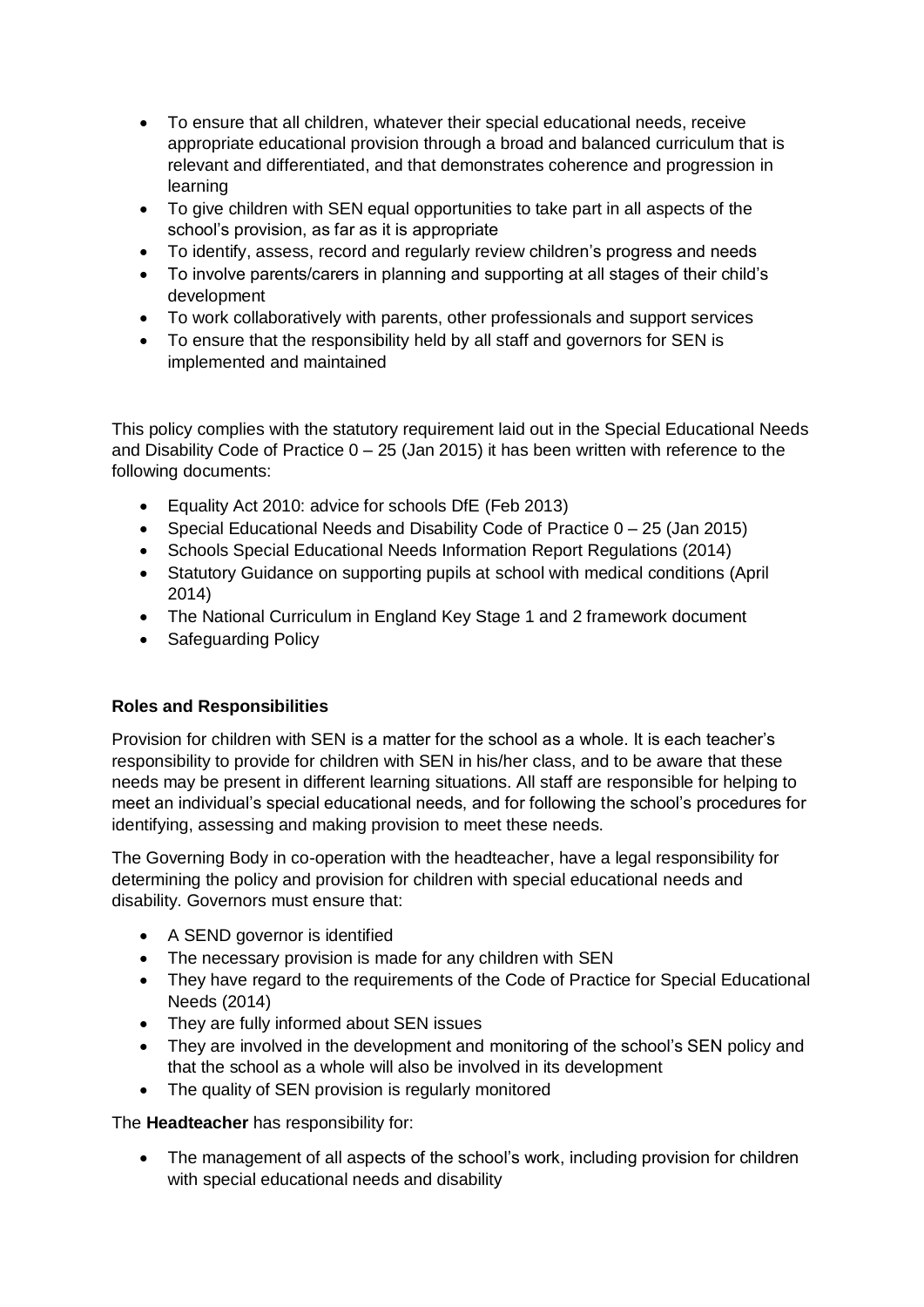- Keeping the governing body informed about SEN issues
- Working closely with the Inclusion Manager
- The deployment of all SEN staff within the school
- Monitoring and reporting to the governors about the implementation of the SEN policy and the effects of inclusion policies on the school as a whole

# The **Inclusion Manager** is responsible for

- Overseeing the day to day operation of the whole school SEN policy
- Co-ordinating the provision for children with special educational needs and disability
- Ensuring that an agreed, consistent approach is adopted
- Liaising with and advising other school staff
- Helping staff to identify children with special educational needs
- Supporting class teachers in devising strategies appropriate to the needs of the children
- Liaising closely with parent/carers of children with SEN so that they are involved in the process
- Liaising with outside agencies, arranging meetings and providing a link between these agencies, class teachers an parent/carers
- Maintaining the school's SEN register and SEN records
- Assisting in the monitoring and evaluation of progress of children with SEND through the use of school assessment information
- Contributing to the in-service training of staff
- Managing Teaching Assistants
- Liaising with the infant school SENCo and SENCos from secondary schools to help provide a smooth transition from one school to the other
- Regular liaison with the Infant School SENCo regarding policy and practice

### **Class teachers** are responsible for:

- Including children with SEN in the classroom and for providing an appropriately differentiated curriculum
- Raising concerns about pupils with the Inclusion Manager
- Devising strategies appropriate to the needs of the children
- Deploying available support staff effectively within the classroom in order to maximise their impact on pupil attainment and progress
- Reviewing progress with parents/carers for children with special educational needs and disability
- Making themselves aware of the school SEN policy and procedures for identification, monitoring and supporting children with SEN

# **Identification of SEN**

A child's special educational needs may be identified in a number of ways such as:

• through the admission interview process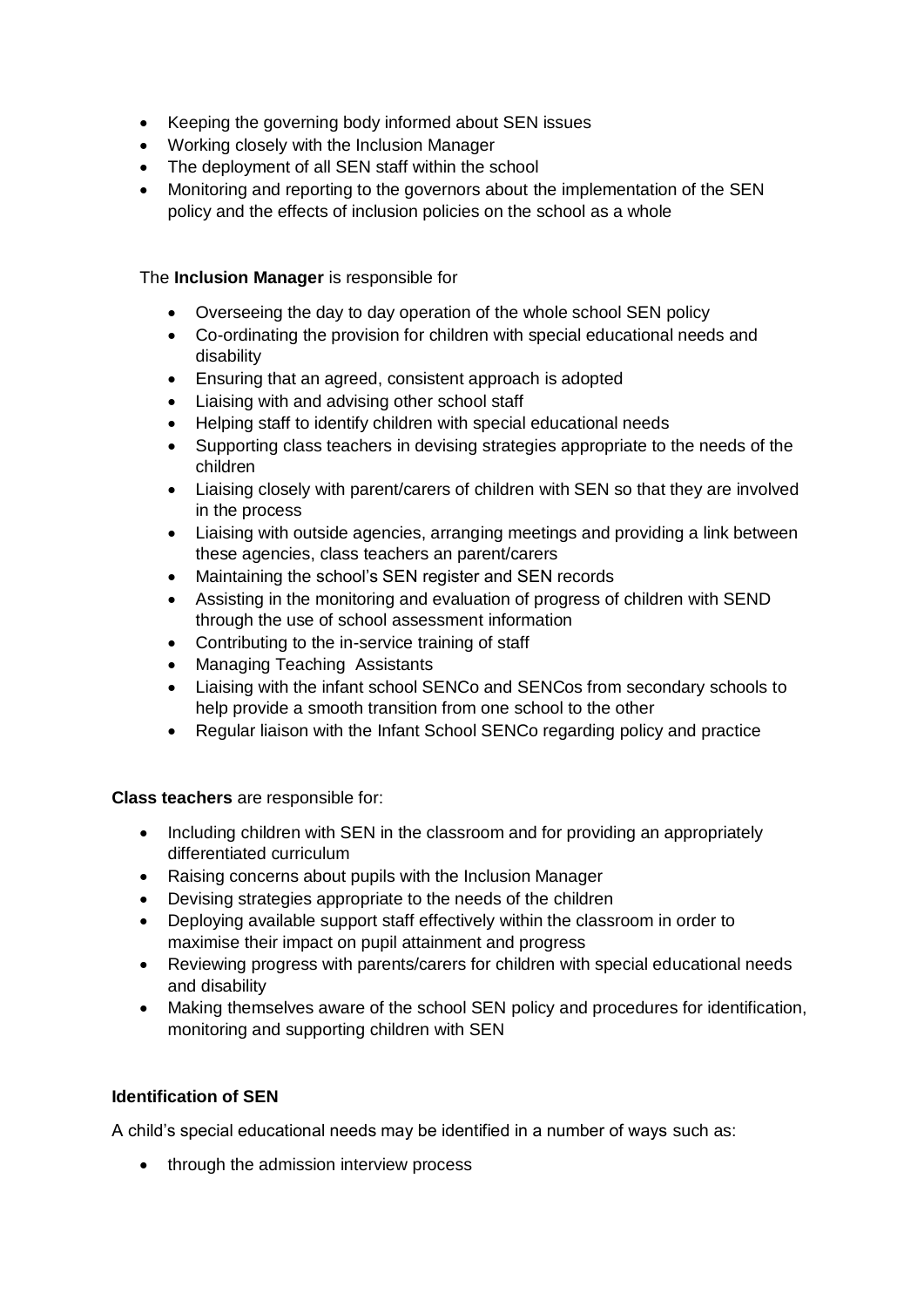- expression of a parental concern
- records received from a previous setting
- teacher or support staff concern
- observations or assessments
- analysis of data/pupil progress

#### **Categories of Special Educational Need and Disability**

The SEN Code of Practice recognises four broad categories of need:

- **Communication and Interaction**
- **Cognition and Learning**
- **Social, Emotional and Mental Health Difficulties**
- **Sensory and /or Physical Needs**

Haringey subdivides these into eight categories of need:

| <b>Code of Practice</b>               | <b>Categories</b>                            |
|---------------------------------------|----------------------------------------------|
| <b>Communication and Interaction</b>  | Language                                     |
|                                       | Autistic Spectrum Disorder (ASD)             |
| <b>Cognition and Learning</b>         | Learning                                     |
|                                       | Specific Learning Difficulties e.g. Dyslexia |
| Social, Emotional and Mental Health   | <b>Emotional Behavioural Disorders (EBD)</b> |
| <b>Difficulties</b>                   |                                              |
| <b>Sensory and /or Physical Needs</b> | Hearing                                      |
|                                       | Visual                                       |
|                                       | Physical                                     |

#### **Operating the Code of Practice**

Before placing a child on the SEN register careful consideration is taken into:

- What in particular is the child having difficulty with?
- What are the possible reasons for this difficulty?
- Does their area of need fall into one of the four categories mentioned above?
- How has the class teacher tried to meet these needs through quality first teaching?

After observations, assessments and a discussion between class staff, the Inclusion Manager and parents/carers a decision is made about whether to place the child on the SEN register.

The key feature of the SEN process is the graduated response. Within the graduated response is the Assess, Plan, Do, Review cycle.

#### **Assess – Plan – Do – Review Cycle:**

#### **Assess**

Teachers are responsible and accountable for the progress and development of the children in their class, including where children access support from teaching assistants or specialist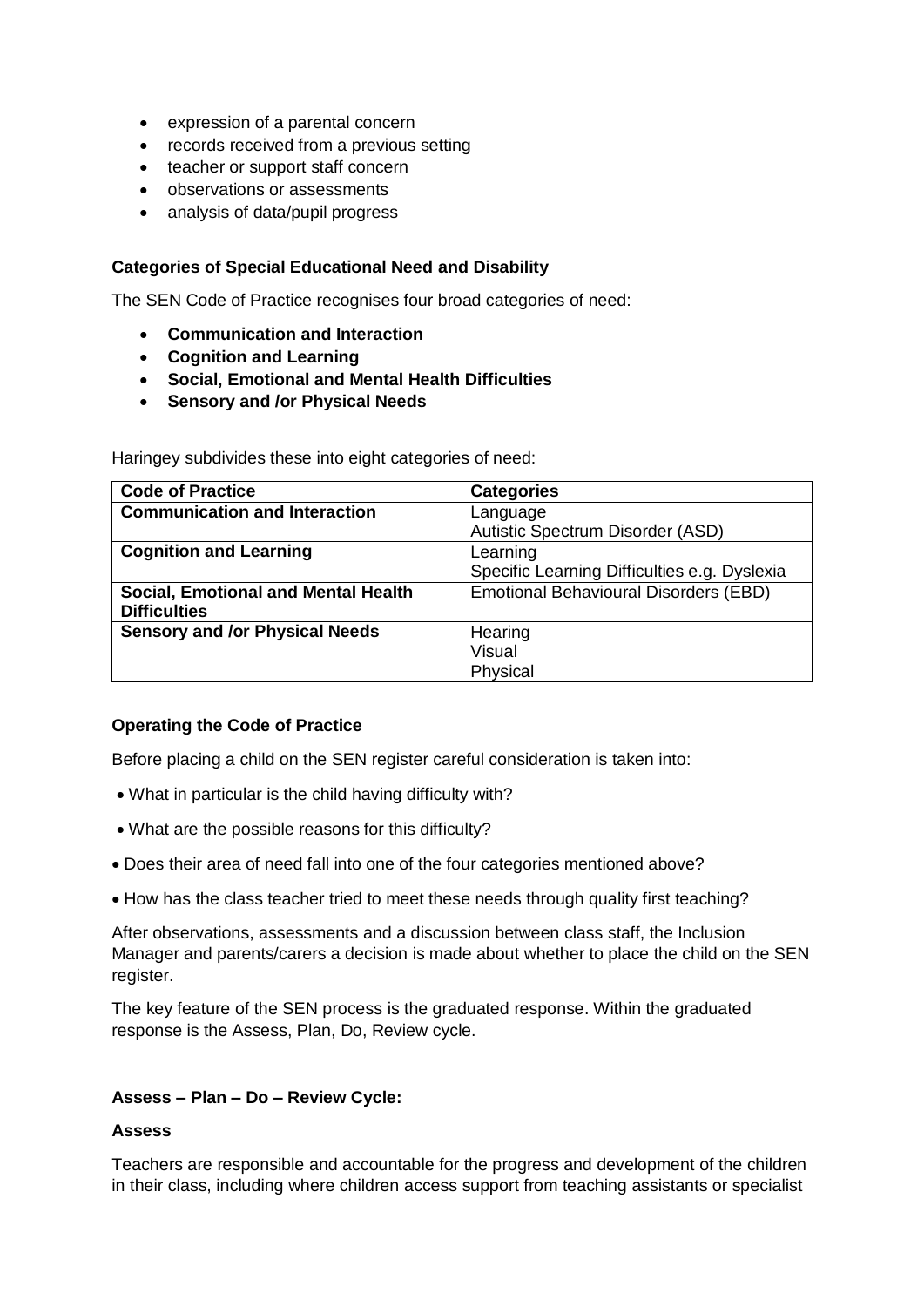staff. Children's needs should be met by high quality teaching in the classroom in the first instance. For those children making less than adequate progress or who appear to have barriers to any aspect of learning despite high quality personalised teaching, the class teacher will complete an initial concern form outlining what work has been done to support the child, the adjustments and personalised teaching that are in place and discuss the child with the Inclusion Manager.

Following observation and initial assessment, changes may be made to the teaching approach, strategies and progress will be noted and a decision made either:

- To continue with successful differentiation and classroom strategies while monitoring and tracking progress – or
- To move on to SEN Support

## **Plan**

Where it is decided to provide a child with SEN Support, the parents must be notified. Decisions regarding the intervention and support to be put in place should be focus on what is additional or different, as well as the expected impact on progress, development or behaviour, along with a clear date for review.

All staff who work with the child should be made aware of their needs, the support provided and any teaching strategies or approaches that are required.

## **Do**

The class teacher should remain responsible for working with the child. Where interventions involve group or one to one teaching away from the main class, they should still retain responsibility for the child, working closely with any other staff involved, to plan and assess the impact of their interventions. The Inclusion Manager should provide support in further assessment, problem solving and advice on effective implementation of support.

### **Review**

The effectiveness of the support and the impact on the child's progress should be reviewed with the agreed date. The class teacher, working with the Inclusion Manager should revise the support in light of the child's progress and development, deciding on any changes to support the revised outcomes in consultation with the parent and child.

The school will provide an annual report for parents/carers on all pupils. Where a pupil is receiving SEN Support staff will meet with parents termly in line with the normal cycle of parent consultations. For pupils receiving SEN Support these meetings should allow time to discuss support provided, planned impact, progress towards planned impact, pupil's views, parent/carer's views, concerns and aspirations.

# **Statutory Assessment of Educational, Health and Care Needs**

The majority of pupils with special educational needs will have their needs met within the school at SEN Support. However, where the pupil has a higher level of need the school will draw on more specialised assessments from external agencies and professionals and implement the recommended adaptations and interventions. The school will make a request for a statutory assessment of Educational, Health and Care Needs, in consultation with parents. The school will be required to submit evidence about a child's needs and the support strategies that are in place to meet them.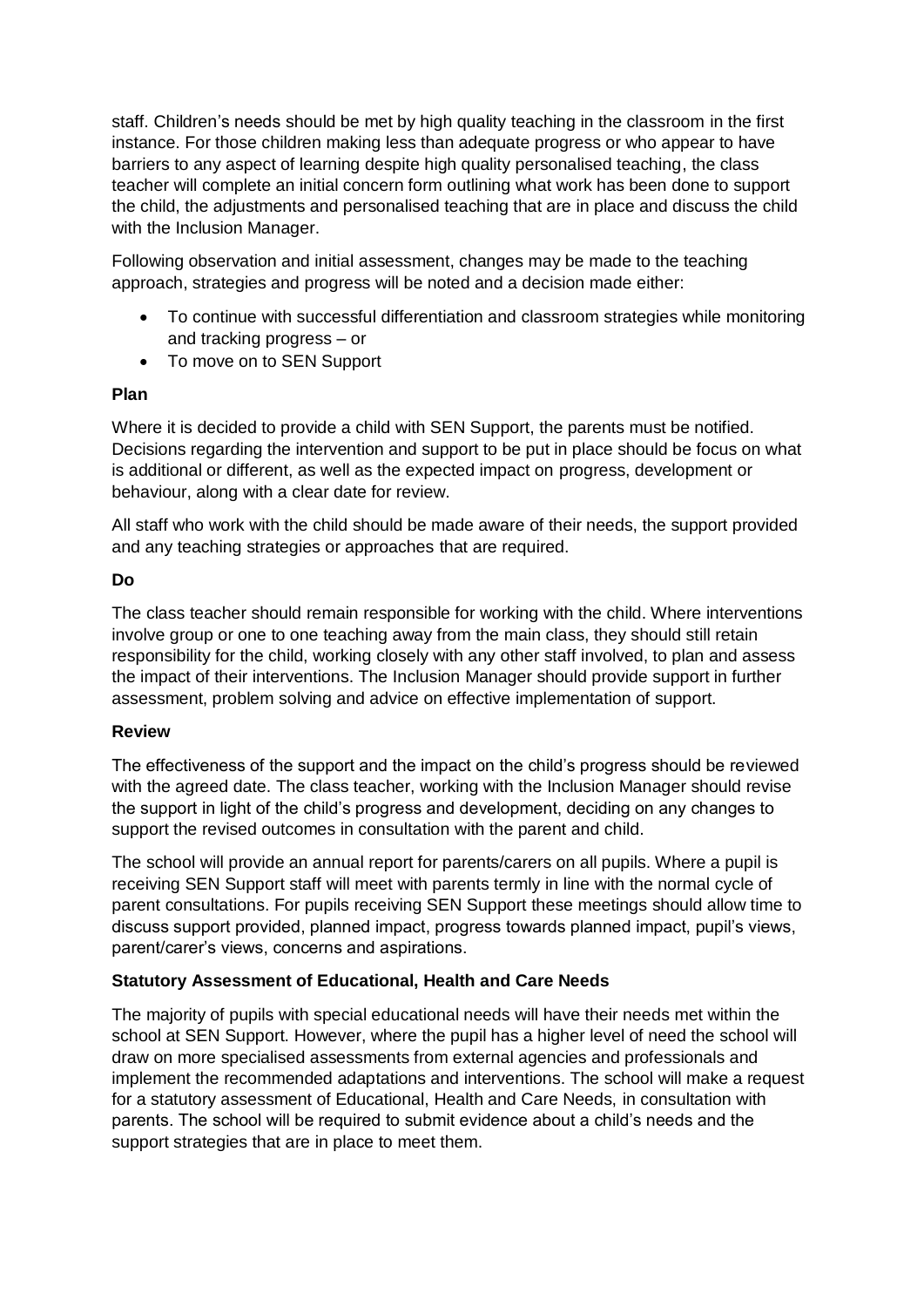## **Educational, Health and Care Plan (EHC)**

An Education, Health and Care needs assessment is a legal procedure.

The local authority must conduct an assessment of education, health and care needs and prepare an Educational, Health and Care (EHC) plan when it considers that it may be necessary for special educational provision to be made for the pupil through an EHC Plan. This is likely to be where the special educational provision required to meet the pupil's needs cannot reasonably be provided from within the resources normally available to the mainstream school.

The plan will remain with the child throughout their schooling and entry to adulthood, regularly updated to reflect developments. It is an outcome driven document which ensures provision is implemented to facilitate progress towards agreed goals.

#### **Annual Review**

Where a pupil has an Education, Health and Care Plan the school will hold an annual review in line with the SEN Code of Practice. The meeting will be a person centred review where the pupil, parents/carers and professionals are all fully consulted.

### **Supporting pupils and families.**

At Rokesly Junior School we strive to maintain strong partnerships with parents and carers. During the special needs process, we keep parents fully informed and involved. We encourage parents to make an active contribution to their child's education. We inform parents of any outside intervention and we share the process of decision making by providing clear information relating to the education of children with Special Educational Needs. Staff have close contact with parents/carers at the beginning and end of the day and are always willing to discuss any queries and concerns.

### **Supporting pupils with medical conditions**

At Rokesly Junior School, we recognise that pupils with medical conditions should be properly supported so that they have full access to education, including school trips and physical education. Some children with medical conditions may also have special educational needs and may have an EHCP which brings together health and social care needs as well as their special educational provision. Children with more complex medical conditions have a care plan which is accessible to all professionals working with the child and which is written in partnership with their parent/carer. This is a detailed report which includes a photograph of the child, what their condition is, how the condition is managed and any medication the child needs to take.

### **Arrangements for complaints**

It is our aim to work as closely as possible with parents and carers and if they are concerned in any way about any aspect of their child's education they are always welcome to approach the school.